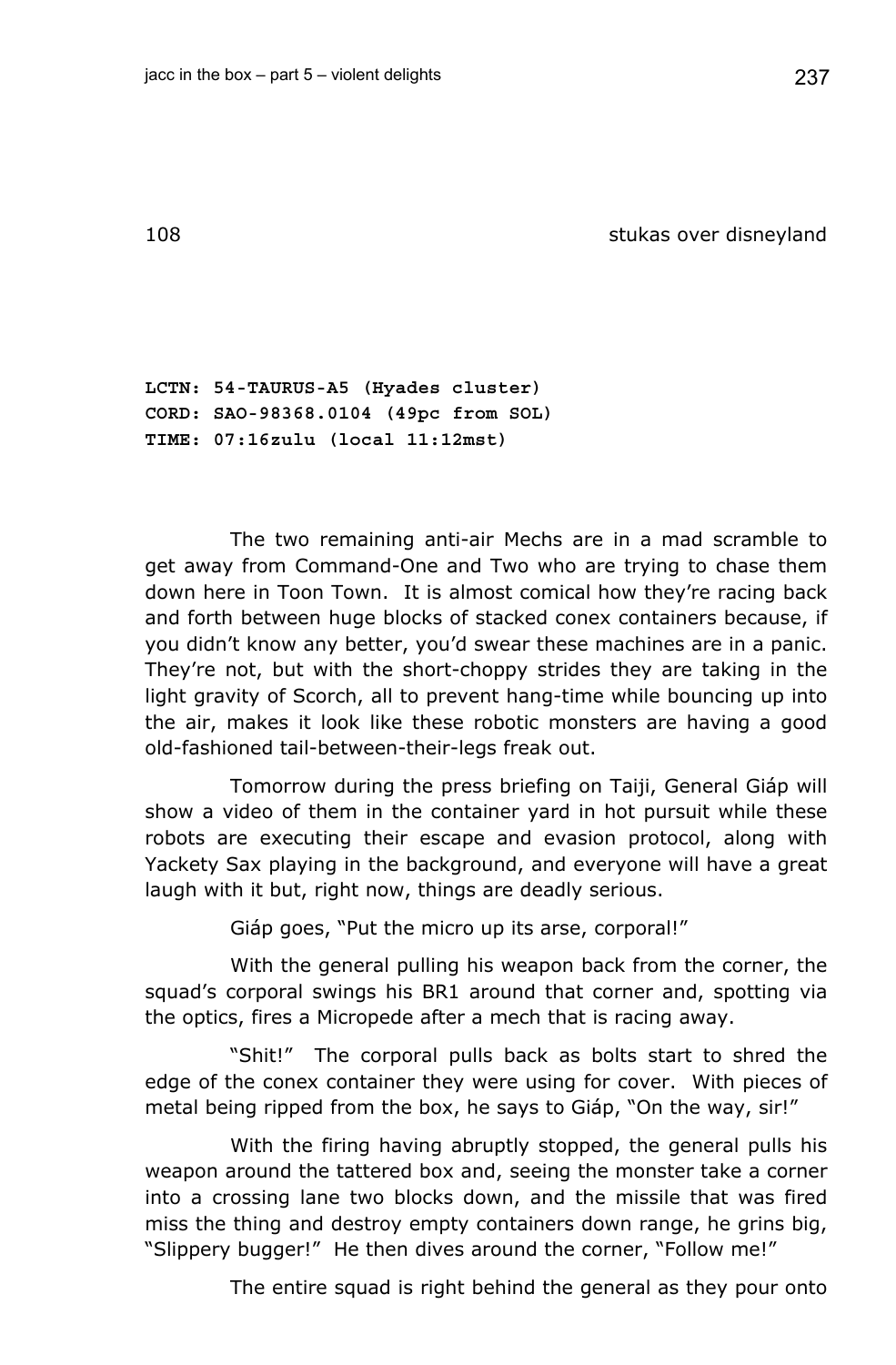the main transfer lane between the blocks of containers, and while fast approaching the first crossing juncture, just forty-meters short of it they get the jump scare of their lives when the Rockwell-Yaskawa mech sprints through the gap between the blocks.

The machine is already gone as everyone in Command-One scrambles to either hug the ground or slam into the nearest container looking for some cover so, noticing some of Command-Two members leaping over between the blocks of containers, Giáp points up and to his right, calling out, "Let's go up an' cut tha' bastard off!"

In the light gravity the team members, including the general, look like parkour masters as they leap up on top of the blocks of containers that are in stacks that range between two and six boxes high. As they bounce and leap from one row of boxes to the next, the rest of Command-Two is leaping and bounding along towards them.

Giap points to his left while shouting to the other team leader over the din of battle, "Your bloody Rockwell went that'a way!"

Team-Two's Major laughs, "Tah for the vector, Zip!"

As Command-Two run and leap past, "All in good fun, mate!"

With that team clear, Giáp goes on channel with his people, "Fire Team Three, go forward to clear the cross-lane two blocks down! Team Two, head out to the main juncture three rows out. Team One and I will be heading right to clear the main transfer lane."

After two minutes of them leaping from one container to the next, with the vertical stacks troublesome to navigate, all the while watching for any sign of the machine to pop up, Giáp approaches the main transfer lane and glances over--then leaps back.

A string of Co-op long legs, the 7.62x54mm bolts from the Ryazan's miniguns, slash through the steel box like lasers and shred the edges of it, ripping pieces off that tumble violently through the air. With this, the general spins around a full 360 when a bolt punches through his left hand right as he took his leap.

While flying back, and without aiming, the general snap fires the grenade launcher on his BR1-k and drops two of the wonton bombs into the lane. The freight boxes shake with the force of an earthquake as one goes off behind the machine that pushes it forward where the other bomb goes off on its armored mantel and knocks it over to the ground. Having been thrown two containers over, Giáp is already on his feet, and watching as the mech's miniguns shred the top edges of the conex boxes between the blocks.

Fire Team Two reaches the general, where the Sergeant asks him, "How we be doing, Zipper?"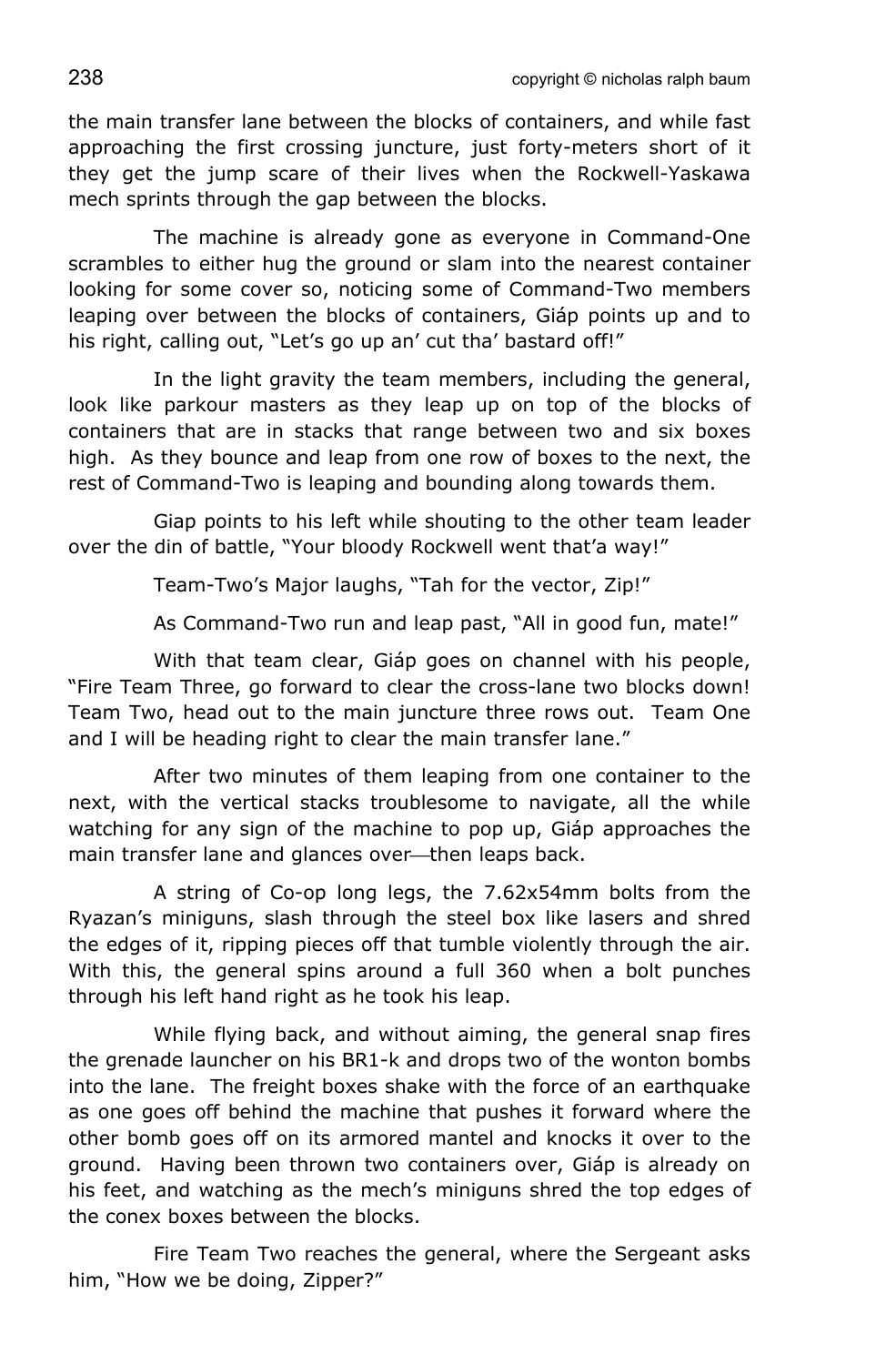Giáp tosses a Micropede missile to the sergeant and says, "Would you do us the honor, Magz!"

You didn't have to ask the sergeant twice, "Me pleasure, Sir!"

"There's a good lad!"

The sergeant slaps the missile into the launch tube and, with a running start, he leaps across the transfer lane and snap fires the missile one handed towards the back of the mech.

As both miniguns swing around to shoot him in midair, the missile hits dead center, splitting its armored mantel in two and this violently smashes the robot into the ground. Giáp and the corporal both fire a grenade into the lane just to make sure it stays down.

The general notices Thunderbird fighters orbiting the park, so he opens the coms with Rand, "What's the status, Pogo?"

Rand comes on the channel, ["If you kindy's are done pramin' about, I could use the help on FAC about now!"]

"What's the status on the b-mods?"

["We've got Stukas over Disneyland, if you be askin'!"]

He nods with approval and, noticing a large mushroom cloud rising up between rows of containers a half kilometer away, Giáp asks, "Command-Two, you put tha' Rockwell down, right?"

The Major radios back, ["Aye, not much left of 'im!"]

"Okay, go FAC for Pogo, we're off to meet the ninety-eight!"

01000100-01010111-01011001-01000011-01001011

The reports from the intel community indicated that Jessica's HWG101b should be an easy kill all because the only thing she has ever done to it over the last four years was to baby the thing. They have gone after her on three separate occasions, while she was flying her Thunderbird, and that was a huge mistake when she easily handed their asses back to them by shooting down eight combat tested pilots. Today was supposed to be payback for the humiliation but, as it is, she just shot just down eighteen Djinn and three Enfield.

And it took Jessica only twelve minutes!

The 101b was believed to be thin skinned when compared to the 101a models, and supposedly easier to destroy, but the damned thing just took six hits by Co-op mini-missiles with a micronuke warhead equivalency of 500 or 1,000 kilograms of explosive force. Yet, here it is still in the air and kicking up water less than 100 meters over the surface of the Omaio sea.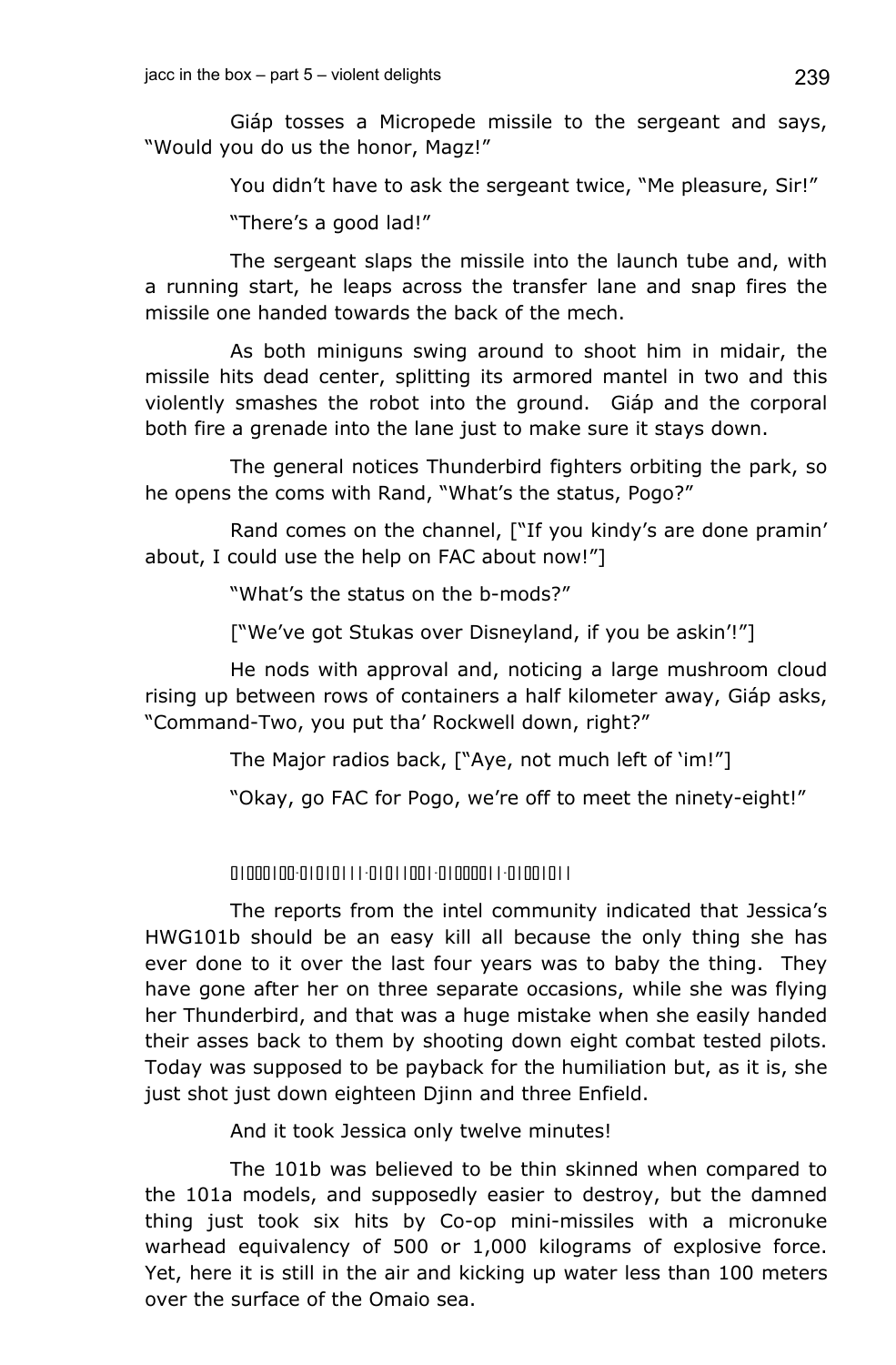With the three Hydrapede droids surrounding her, Jessica has dropped below Mach 2.5 to allow them to keep up while maneuvering. With her pulling the babyback into a tight loop below the six 20/20 cluster bombs she cut loose two minutes before, she is hoping that the BDF pilots don't see them since they are suspended motionless in the air by their AG steering mechanism. Sure, that happens to be a dirty trick, but it's a dirty trick that works wonders...when it works.

Kagame's 16 Thunderbirds are dropping in from space, and 20 of the enemy Djinn and Enfields are climbing to meet them, and 8 of their fighters split off and are diving for Jessica, with 7 of their Centipede missiles in the lead, and 14 of their Hornets trailing behind them, Jacob comes on channel to ask, ["How ya doin', Scarab?"]

"I'd be doing a lot better if I had Straight Razors!"

["What, you don't have the Straight Razors?"]

"I wouldn't still be here if I had 'em!"

["It's only a software update!"]

"What? Are you fucking me!"

Jacob snorts, ["My Trixi is sending your Trixi the code now."]

After a few seconds, Jessica's instance of Trixi announces, ["Jessie, I have it in queue, but it will require an engine restart."]

"Now is not a good time for this shit!"

Trixie adds, ["If you find the time then call it out. It will take from fifteen to twenty seconds to kill and restart all the engines."]

With Jacob and his wingman racing towards Maui from Rongo, Jacob says with icy calm, ["We're coming for ya, sweetheart."]

"I'll be here!" Jessica then turns the ship towards the coast of Kai Pai and pushes the thrust to maximum while switching over to ship coms, "Angela, I got the Eighty-Eight, you got the micros and the stingers." With Angela acknowledging, Jessica looks up at Samantha and smiles big, "Remember your training, Samael?"

Samantha looks at her and, "What…training?"

"On the Twenty-Three! The reticle will be in lead."

Samantha is startled by this, "Are you shitting me, Red?"

"We need ya on the stinger! Angela is overclocked but she can't do it all. You gotta step up." Jessica drops the ship lower to the ocean, "Just like in the sims, but what was fun there is real here. Cinch your straps up tight, and don't be sprayin' like a nube."

Samantha nods, "Conserve my shots, right?"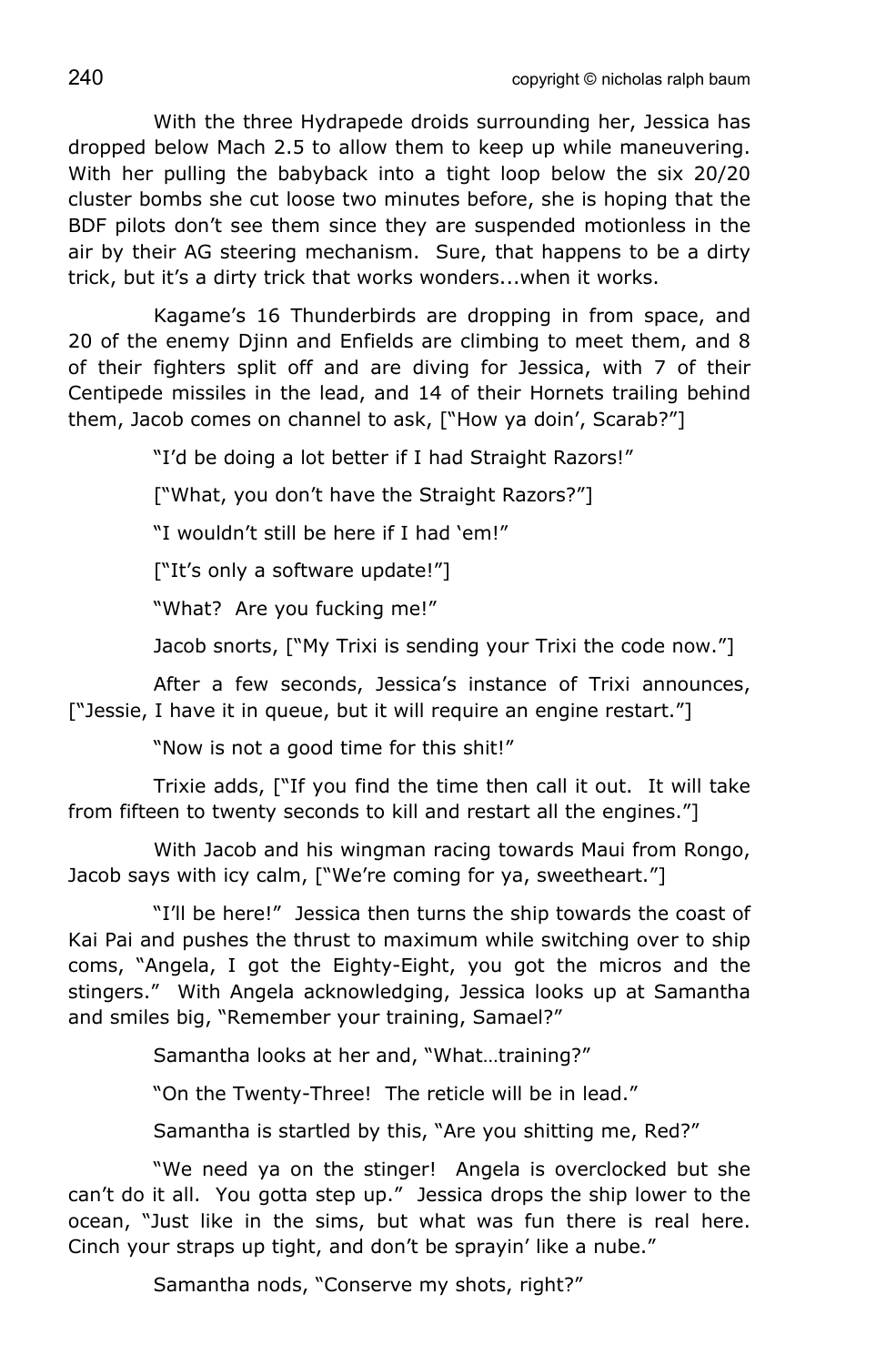"That's my girl!" Jessica kicks on WEP and squeezes more speed while saying, "Take 'em down!"

Angela starts by shooting all of the Centipedes down, which was easy, but with the mini-missiles Samantha works on blasting them out of the sky. After she nails half of them the rest start to drop off when their motors sputter out. Now struggling to exceed Mach 5, the Enfields decide to launch four Centipede-Azul missiles after her.

"Fuck that." Jessica snarls as she cuts power and pulls the ship about in an impossibly tight Immelmann turn. She pulls the ship up and over—and coming out of her roll she is now flying towards the oncoming missiles and fighters.

The Azuls are exceeding Mach 6 when they drop their first stage motors, but they hold off on firing stage two all to see where the Babyback was going to go. Jessica continues to climb to meet them head on where the missiles fire stage two to close the distance—where she then drops the nose and jinks the ship in a severe negative-G maneuver where they totally bypass the missiles. Noticing that the fighters flew over the suspended 20/20 bombs instead of below them, she pulls her nose back up and pushes for a head on.

Samantha asks, "What are you doin'?"

Jessica grits her teeth, "I want you to fire the Twenty-Three on them as they shoot past. Lead ahead of the reticle, got that?"

"Just like in the sim!"

The BDF fighters can't turn away fast enough to get away, and at five kilometers Angela starts pickling off a dozen Micropedes on the approach as Jessica opens up with the Eighty-Eight rotary-cannon in the nose of the Babyback. The bolts rake over two Djinn-ripping their wings off in the process, and as they shoot past the six remaining fighters, one Micropede hits an Enfield. Samantha was tracking two fighters that were banking away so, having selected a simple elliptical spread for the reticle, she gives it a three degree lead at the edge of the targeted lead and opens up with a one second burst.

Four of the seventy 23mm rocket assisted bombs she fires connect with an Enfield and a Djinn, and as the ships are tumbling apart Samantha gives a cheer, "Woohoo!"

Jessica calls out to Trixie, "Restart now!"

She has the AG up to maximum pull forward, all to keep them from slowing down too much but, as luck would have it, when the engines drop thrust the gravity-repulse engine drops off too.

Like someone hitting the breaks, the ship is slowing down so much everybody is being pulled against the straps of their seats in a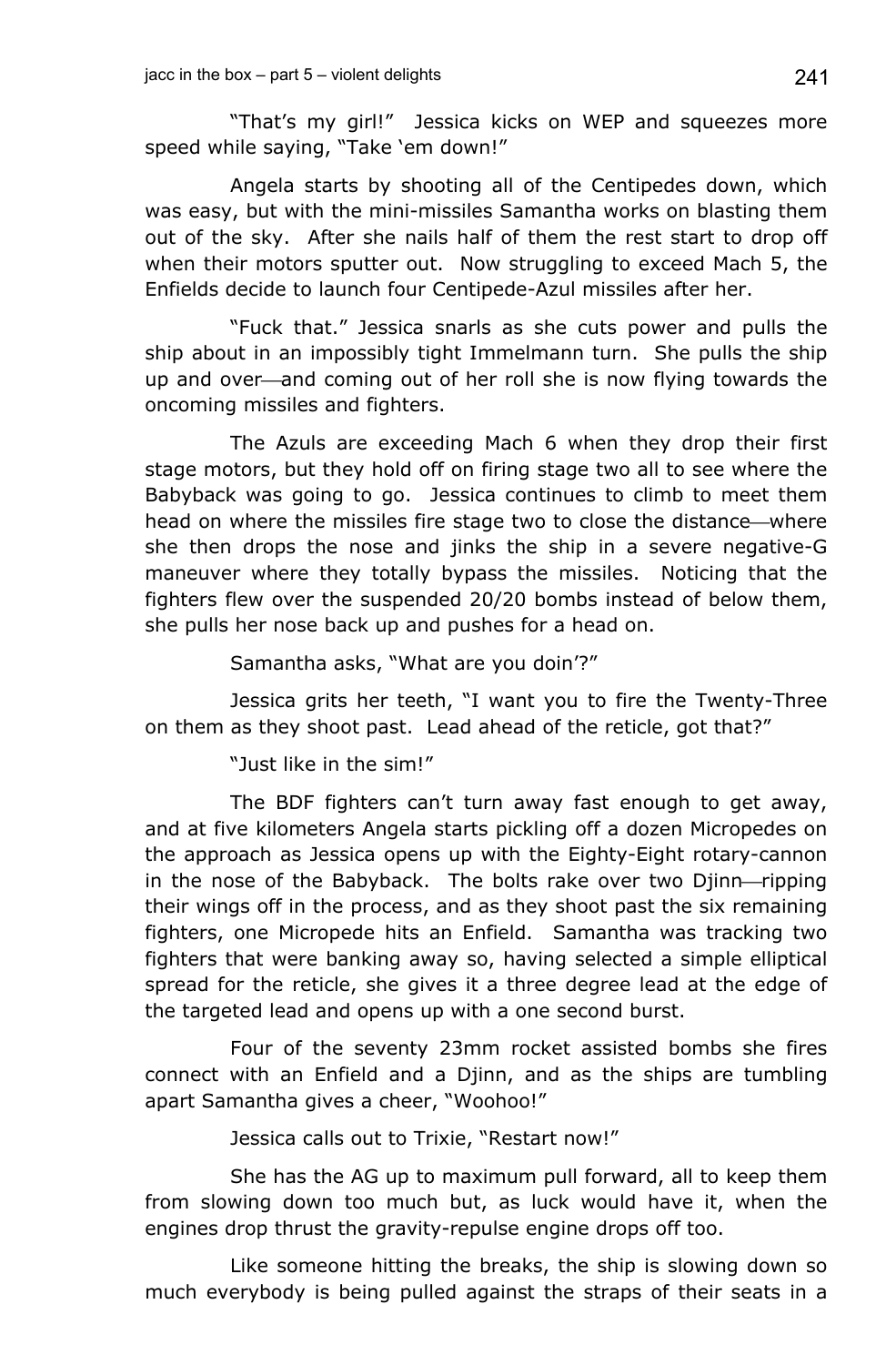two-gravity deceleration.

Jessica grunts, "What the hell happened to AG?"

Trixie mentally shrugs, "Part of the update?"

Noticing that the Babyback is slowing down and losing altitude the BDF pilots don't turn about—but extend. Now thinking this may be a trick they want more distance between them.

Seeing this, Jessica huffs big, "You gotta be shitting me!"

## 01011001-01001011-01001011

With General Giáp's ground forces finishing up the 'fun part' of today's mission, that is blowing up the primary targets and nobody getting killed for the effort, it is time for their Forward Air Controllers to step up. Normally as a FAC you are carrying the world on your shoulders while relying on others to do their job reliably. Now, where an FO has the same responsibility as a FAC they are faced with far fewer points of failure. As a FAC you are at the mercy of everyone's (so many everyone's) potential fuck ups that in the past it's a wonder that anyone would want to do the job.

This all has to do with Close Air Support, and one little stupid oversight means the wrong people may die.

With the SCC-neuronet and the SA-tacnet, with real time data and targeting being shared by everybody, a friendly-fire *faux pas* is a rare thing anymore. The four industrial parks, with all targets marked within designated attack corridors, and CAS flights assigned to specific FAC teams, today's *coup de grâce* will be easy peazy.

With Rand having let the Controllers off their leashes, she has taken personal control of the Warthogs, "Righty'o, Puff, Zero-One-One! You are clear for the first string from Nav-P. Bring it in!"

The first Warthog turns to run in from the Navigation Point, ["We copy! Magic Dragon zipper-line is on one-fiver-three!"]

Because of the Cerberus, the only time Warthogs get in close anymore is landing forces on an air assault, otherwise it functions as a gunship from a stand-off range. Today they go back to their roots all to wipe out a twelve-square kilometer container yard. Now, in the old configuration they had three particle/plasma guns, but today they are working with two different configurations. One is the "Kiel's Hog" config sporting two particle guns and a single Pazuzu gun under the nose. The second is the "Wonder Warthog" config with three of the Pazuzu guns and no particle beam weapons.

The cool thing about the Razorback is its flexibility in adding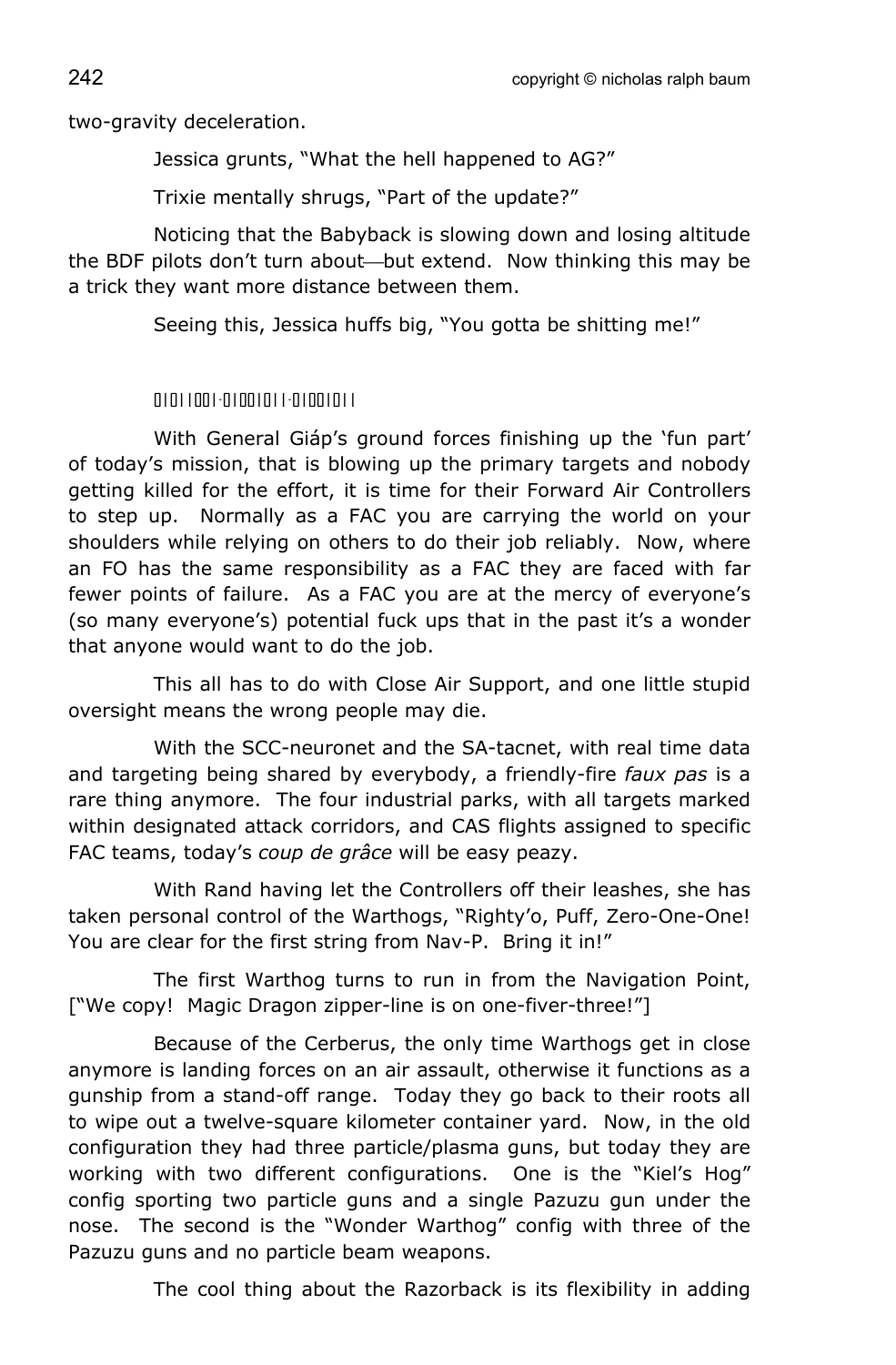pods where the need arises, like that Missile Farm they usually carry but avoid using. For today's mission they've been given a pod right out of the Frankenstein school of cobbling shit together.

The SKA pod, for Stupidly over-Kill Adaptation, has a Pazuzu gun on top, but below they have one of the 30mm seven-barreled railguns pulled from F308 Bulldog fighters out of Palmdale. Instead of using the last 180 Bulldogs as throw-aways, they've been pulling these apart for their parts. The 30mm cannons from those Bulldogs have been refurbished and are now in turrets below on the underside of the SKA pods—and with twelve thousand of the 30mm rocket assisted bombs, with a two-thousand KEG warhead that is jokingly called the "Disney-Swish" by the crews, the irony is not lost on anybody.

General Giáp is standing in the doorway of a hangar at an aircraft production facility located by what used to be the airfield outside of Toon Town. Here he is watching the SA Warthogs lazily drift over the yard at 200kph with the 30mm cannon puking out hell-fire in a wide angle pattern on the conex boxes below.

From this vantage point he hears the explosions made by the warheads of the 30mm rounds—followed by the rip from the gun when they were fired. Flying over the destruction, the ships also perform a MiDAR scan for damage assessment.

One of the maintenance crews have already pulled and staged the tooling for the F51e. The Annex was able to reverse engineer the Djinn without much trouble, but the Enfield was a bit of a challenge. Permanently borrowing the forms and tooling makes copying the thing so much easier.

With two sets of the tooling being pulled into the massive hold of the larger HWG98, Giáp has blood dripping from his bandaged hand as he asks the ship's crew chief, "How long will this take, Staffy?"

The Staff Sergeant goes, "Ten-twelve minutes. Fifteen max."

The general shrugs, "I like eight minutes, meself."

The Sergeant laughs, "Well, sir, I would do a quick tie down just to get off the ground, but I was told to be careful with it."

"Aye, do what you need to, son."

## 01110000-01101000-00110011-00110100-01110010-01001101-01000101

Jacob and his wingman pop in over Kai Pai at just under 150 kilometers, rotate towards the surface of Maui far below, and push their MDDSH engines for just a blip of a second. This accelerates their Thunderbird fighters up to Mach-stupid before they drop the spacial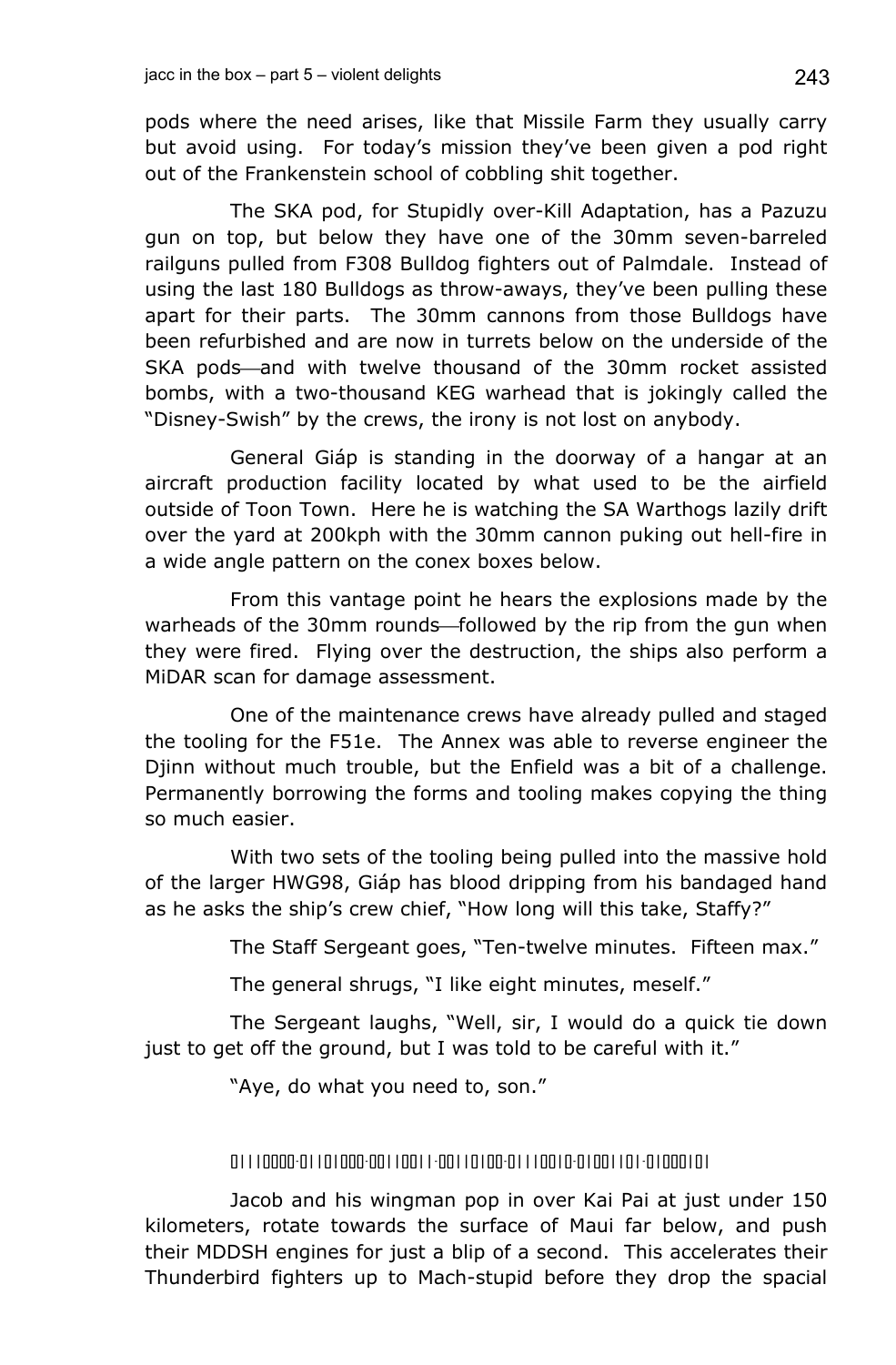displacement fields. Thirty times the speed of sound isn't bad in the thin atmosphere, but pushing into progressively thicker air on decent is problematic because they have to apply their AG-dive in a constant three-G deceleration to slow down so they don't rip their wings off.

But by doing this they'll get to the deck in half the time!

Kagame's squadron is keeping the twenty BDF fighters, a mix of Djinn and Enfield, sent up to meet them busy. She has lost one fighter, but so far they've lost three Djinn who were trying to pull her people into a full blown dogfight where, at slower speeds, they stand a better chance to maneuver for a kill. As it is, both sides are in huge defensive loops looking to see which side was gonna to take the now suicidal shot at an attack but, as things go, this gets broken up before it cascades into a chaotic shooting spree.

Jacob and his wingman trainee, Jace Verdugo, both dump a full canister of twelve Micropede missiles as they blast through this Lufbery square dance. All of the BDF fighters scatter because "oh shit" applies to everyone when it comes to these itty bitty missiles at close range. Jacob and Verdugo both score a kill on separate Enfields just seconds after they shoot through the formation at 12,000 meters, and this mad scramble of evasive twisting and turning gives Kagame the chance to chase them all away with little effort.

Jacob and Verdugo continue to decelerate while diving but, instead of pulling towards the three fighters that extended earlier, from the last attack on Jessica, three of her Hydrapede missiles are keeping them busy so they turn their attention towards two flights of Djinn that are hedgehopping at low altitude trying to sneak up on his daughter from the west—who is still in a decent without power.

"Fuck me!" Grunts Jessica.

Now that her ship has dropped so low in altitude, the Hornets are trying to split-s early so as not to overshoot their target. With a new convergence point fast approaching, all twenty-four of the now Straight Razor engines suddenly gasp and spring to life.

Jessica pulls the Babyback into a vertical climb, and there is so much power available to her that a shit-eating grin starts to spread across her face, "Yea, baby! We're in business!"

With the scorpion guns hammering away at the fourteen Hornets that are closing in, from each missile that is hit out pops three of their mini-missiles. Faced with this new mess, Jessica rolls her ship to place her armored topside of the fuselage towards them—where one lucky mini-missile manages to hit her in the port side above the nose where the Eighty-Eight is mounted.

That's not a good place to be hit with a 1k-KEG warhead, but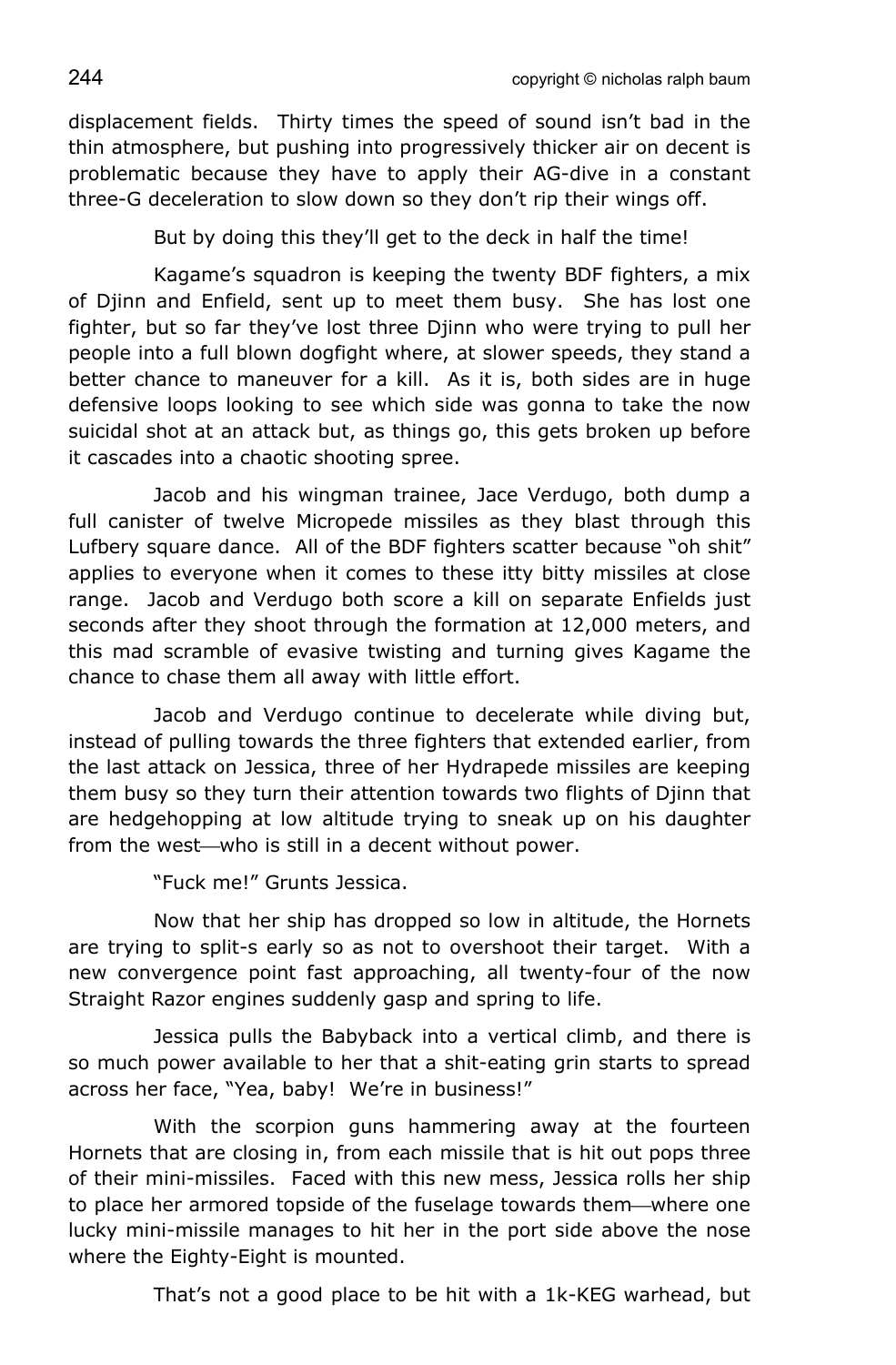what now gets her attention on the tacnet are the two flights of Djinn that are streaking in from the west at low altitude, so Jessica snarls, "These fuck-wits are not gonna let up!"

Jessica barrel rolls then aileron rolls out of that while pushing the engines to full thrust towards the east. With her inching past Mach-6 the seven surviving Hornets fall behind at Mach-3. Suddenly her sense of relief is short lived when three more flights of mixed Enfields and Djinn pop on the net from the east.

Jessica can see her father on the tacnet, fast approaching a thousand meters, so she radios, "Where are you?"

Jacob and Verdugo's ships are shuddering violently as they continue to slow down to a useful Mach-3, and while pulling their noses up towards the flights coming in from the west, he radios to her, ["Come back around and follow me out, hon!"]

"Yea, okay!" Jessica cuts power and, again with the AG drive breaking to slow things down even more, and when she drops just below Mach-3 she yanks the stick back making her ass skid through another overcooked Immelmann turn—where she then rolls out of that while pouring on all the coal, "I'm a-comin', pop!"

With her jinking the Babyback around the seven Hornets, Jacob asks, ["I see you took a hit in the nose?"]

Jessica huffs, "Yea, just one."

Jacob laughs while saying, ["You know you're supposed to take it in the Tramp Stamp, duh!"]

Jessica also laughs, "Fuck off, already!"

Jacob and Verdugo are now low, with Jessica screaming in fast behind them, so Jacob says, ["We'll scatter AFU to the west and you can get the fuck outta here. My wingman will escort you home."]

"No, you keep 'im! I got the power I need now."

["Nope! Kagame is overhead, so just deal, okay?"]

Jessica shakes her head while saying, "Asshole."

["That's my girl!"]

Because Jacob and Verdugo are approaching low and fast the Djinn in the two flights are forced to break and climb away early, so to keep them running they both fire a Centipede-Mew after them.

With them scattering, two of their numbers fall out of the sky by the Mew. Jessica zeros in on a straggler and lets him have it with the Eighty-Eight as she charges in. The rain of 8.80mm explosive bolts shreds its port wing, canard and MDDSH nacelle. As the thing spirals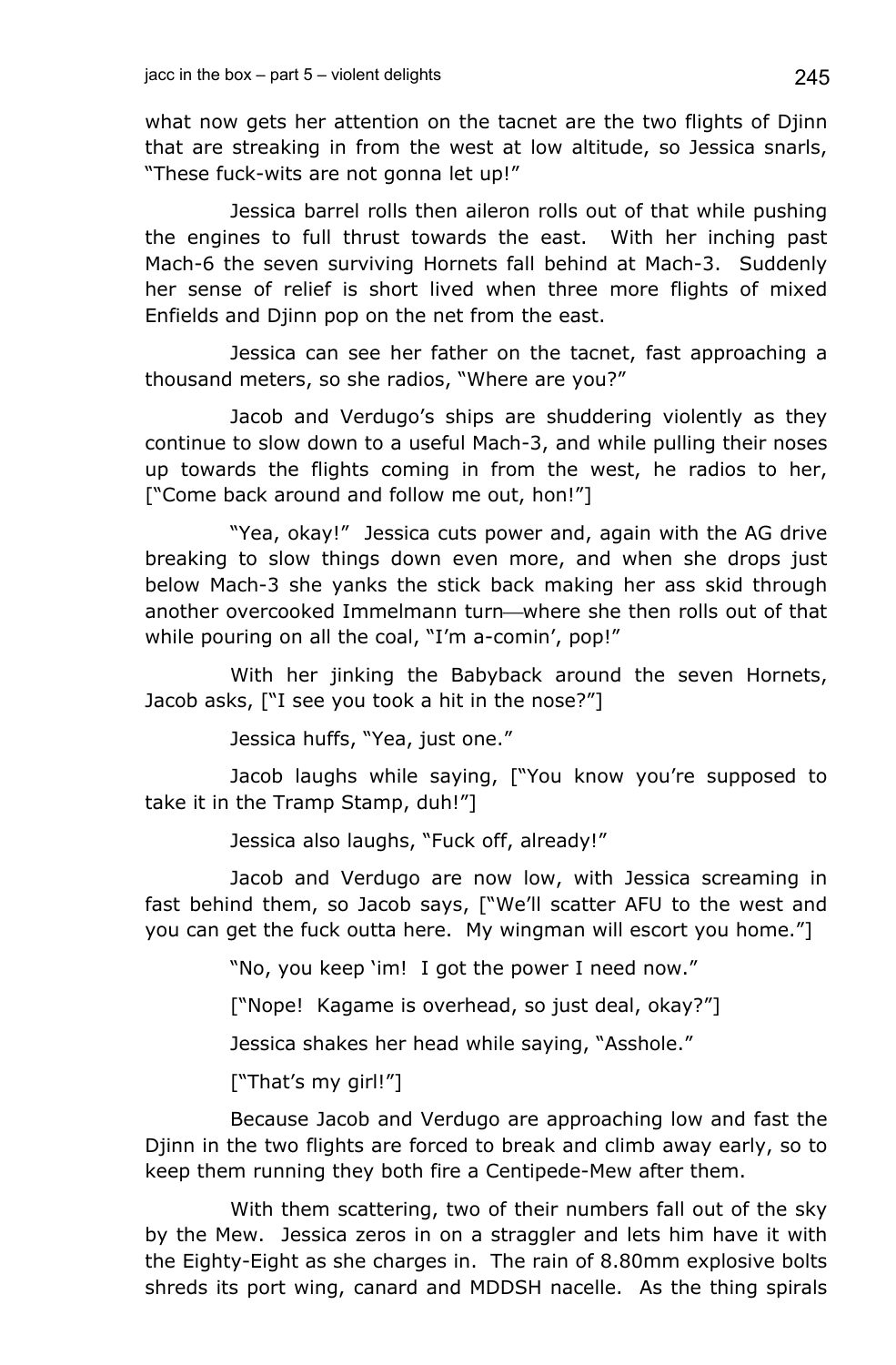out of the sky the pilot ejects, but instead of flying clear in the decent the pilot is temporarily caught up in her ships wake, which spins the pilot around like a top as she streaks past.

Also passing through this melee, Samantha opens up with the Stinger gun and nails a Djinn with a 23mm bomb.

While Jacob turns to square off with the four remaining Djinn, Verdugo is hot on Jessica's tail as she climbs almost vertically for space at high Mach speed—where she announces, "We are outty!"

Reaching 145 kilometers altitude, they both kick in MDDSH and zip off together in an Echo-Three zig-zag to a quiet place they can spool for a jump. After three minutes of charging, the Thunderbird nestles up to the underside of the Babyback, and when the charge is set Jessica jumps them both directly to Sapphire.

## 01000001-01010011-00110010

What Bob has wanted most since joining the Steel Annex was to become a fighter pilot. Early in his career he was spread too thin to be accepted into flight school, but the rejection notice he received back in 2273 is kind of a moot point now that he's dead.

His journey ended on Fjalar just a scant four and a half years ago and Stone Garden has been a lot of fun, sure, but three years on it dawned on him that he could get back in the game regardless of what he was before he died. He signed on to retread but instead of a stripe and a couple of rockers, he got all six of 'em.

Not exactly what he wanted, but beggars can't be choosers.

Bob went through normal flight school, just like everyone else does, but for air combat training he received executive level treatment when they shuffled him off to Paleo. The problem Paleo had was that Bob was an excellent student and couldn't keep holding him back when he proved to be better than competent.

So he was handed off to Peña!

The one fighter dedicated to host ghosts is the F308m. Called the Mako, this thing is a full spectrum fighter but it's been relegated to CAS as a matter of design. Yea, it has been assigned oodles of escort missions, and some recon jobs, but truth be told all of the Mako pilots would prefer a good old-school fuck about overhead on CAP.

So, here's Bob, a newly minted Mako pilot rolling into his third cannon run on his first combat sortie, zipping along a 152-southwest vector and coming in low from the designated Navigation Point for this sector. Normally they hand off a new Nav-P for each run but nobody is